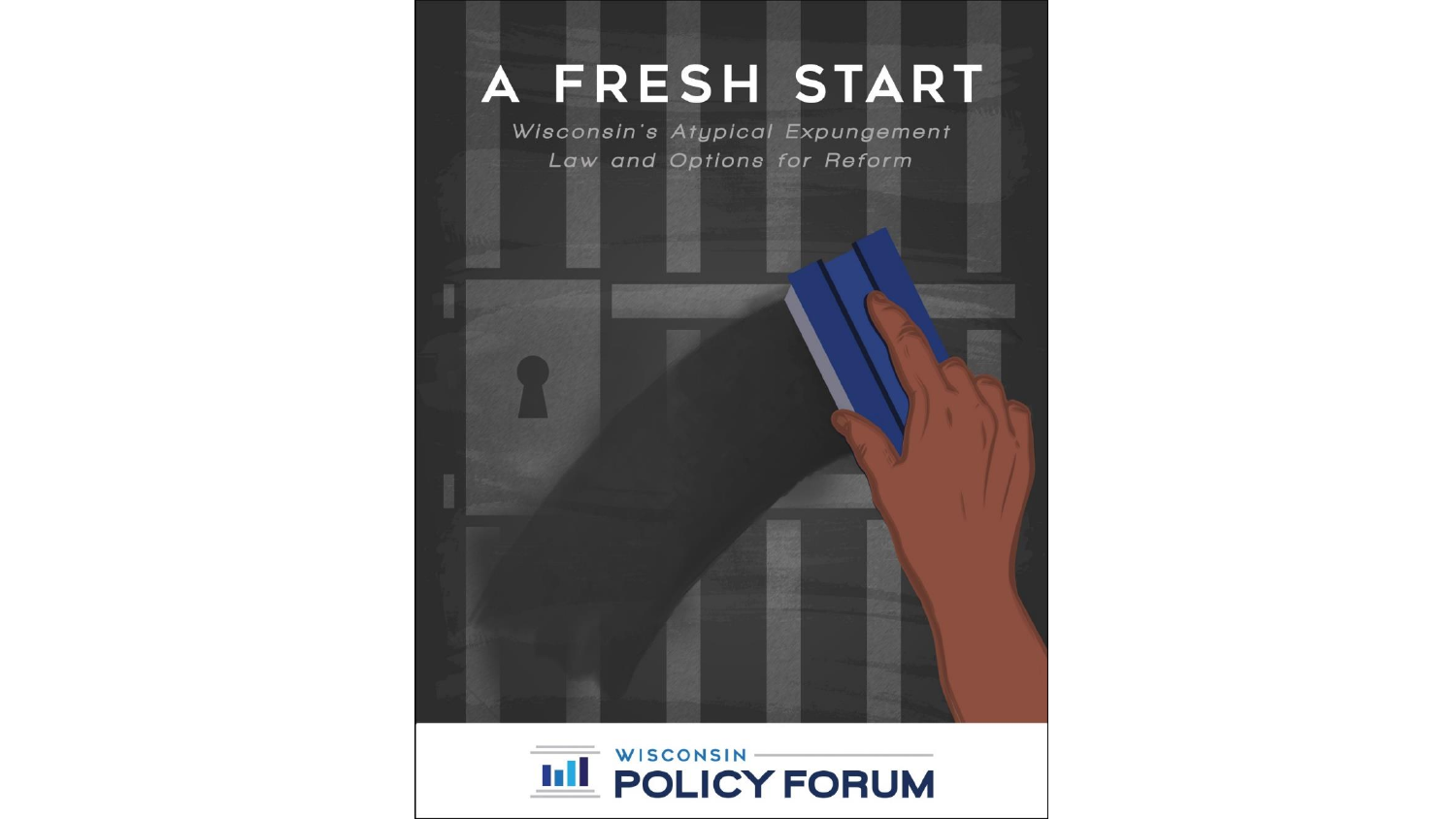# BARRIERS TO EMPLOYMENT N = 8,668

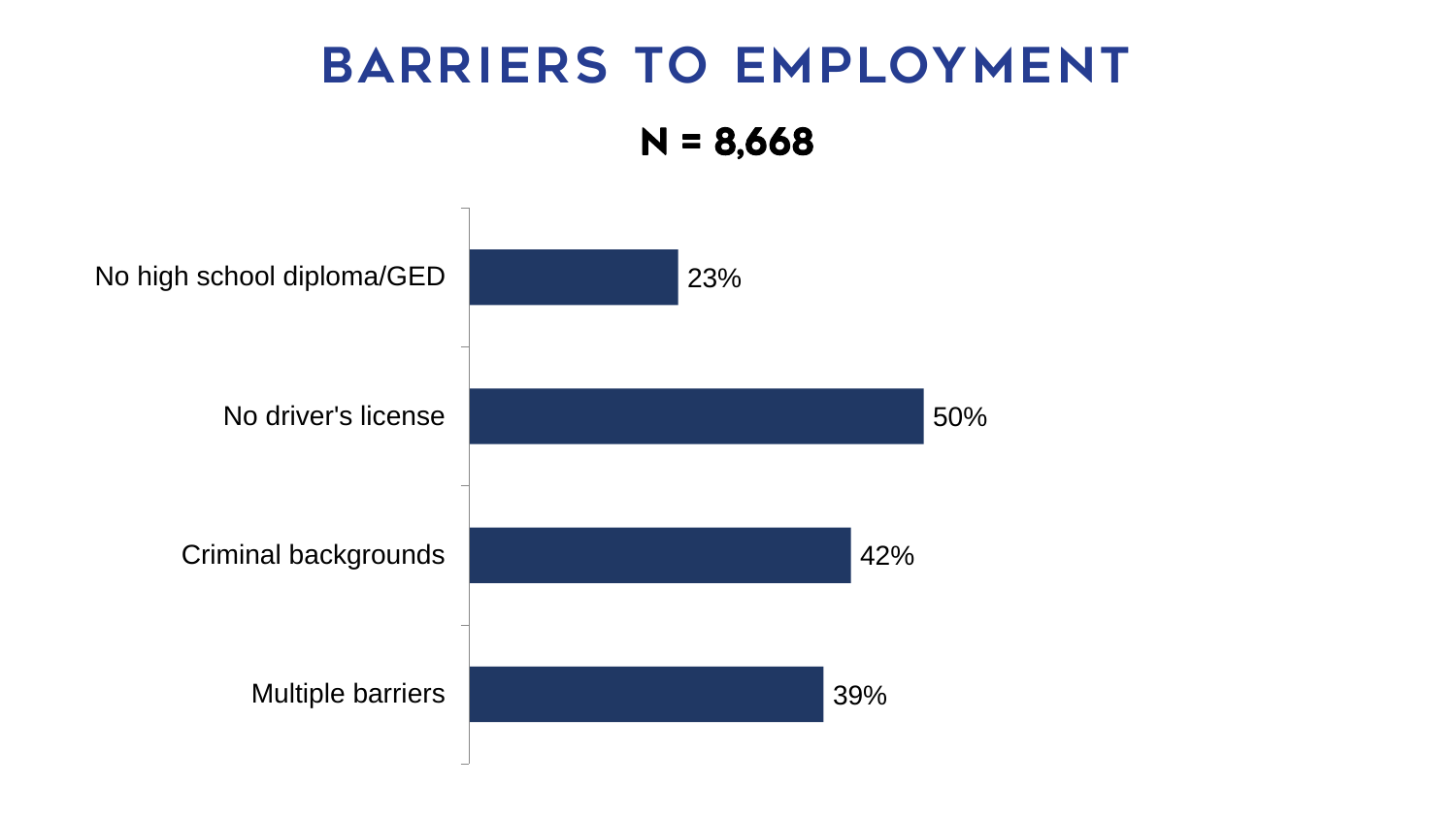#### BARRIERS TO EMPLOYMENT

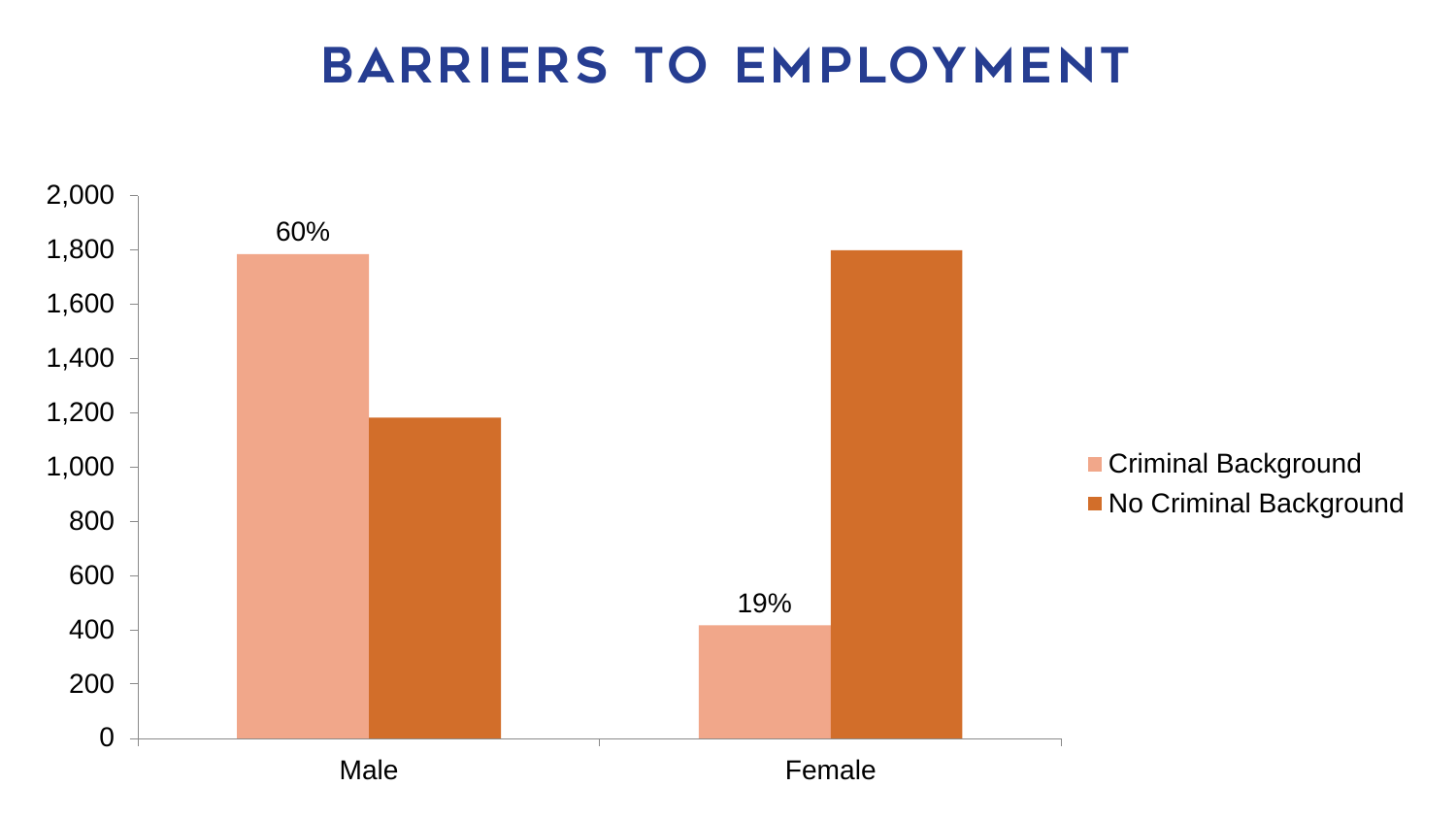#### **EXPUNGEMENT**

Seals a criminal case record from public access and removes electronic record from Wisconsin Circuit Court Access (WCCA) website



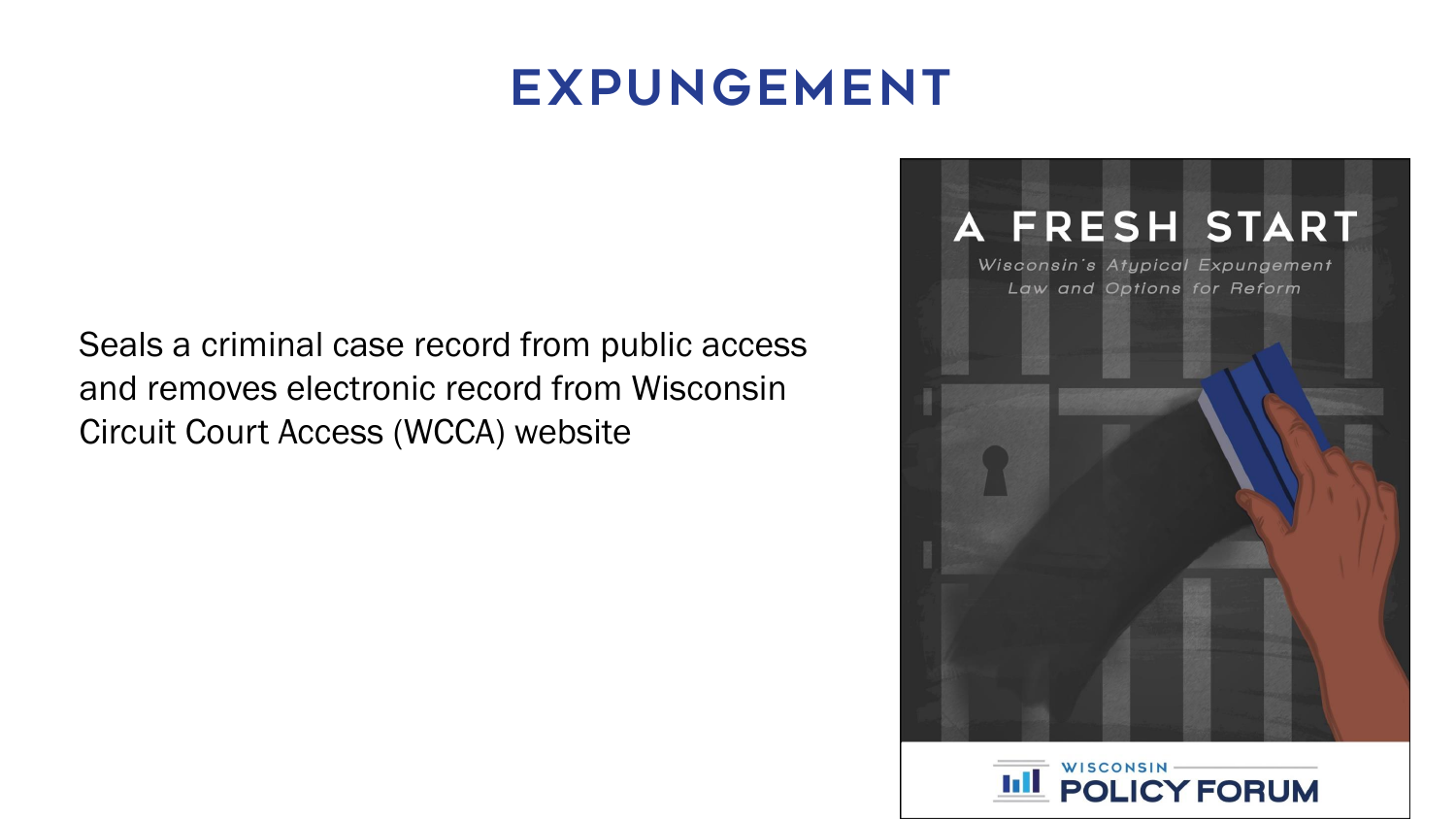## **EXPUNGEMENT**

- Laws in Wisconsin vs. other states
- Possible changes that could expand expungement opportunities
- Analysis of Milwaukee County court cases from 2006-2017



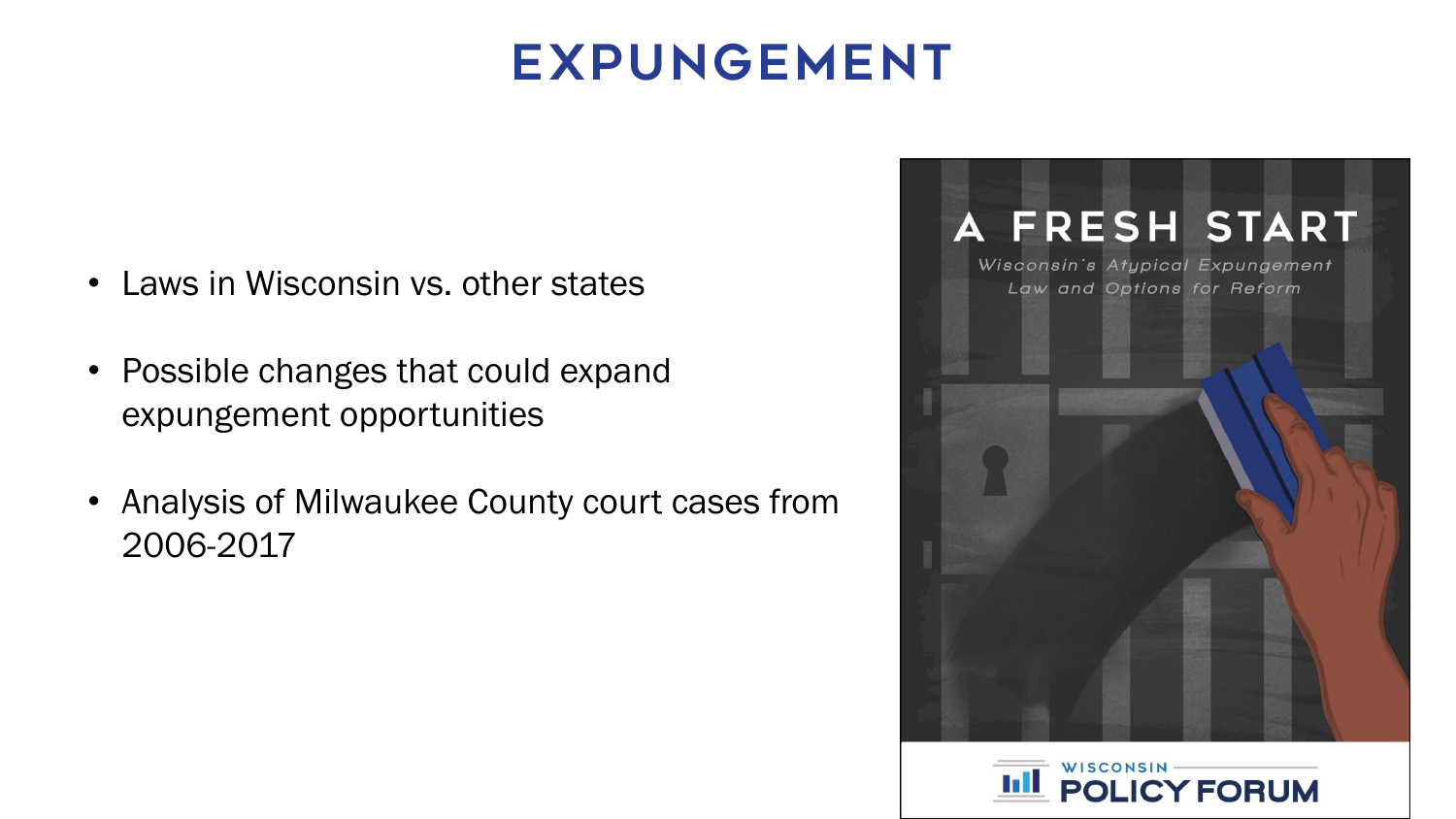#### WISCONSIN'S EXPUNGEMENT LAW

- Offenders under age 25 are eligible
- Misdemeanors and non-violent Class H and Class I felonies are eligible
- Must be approved at sentencing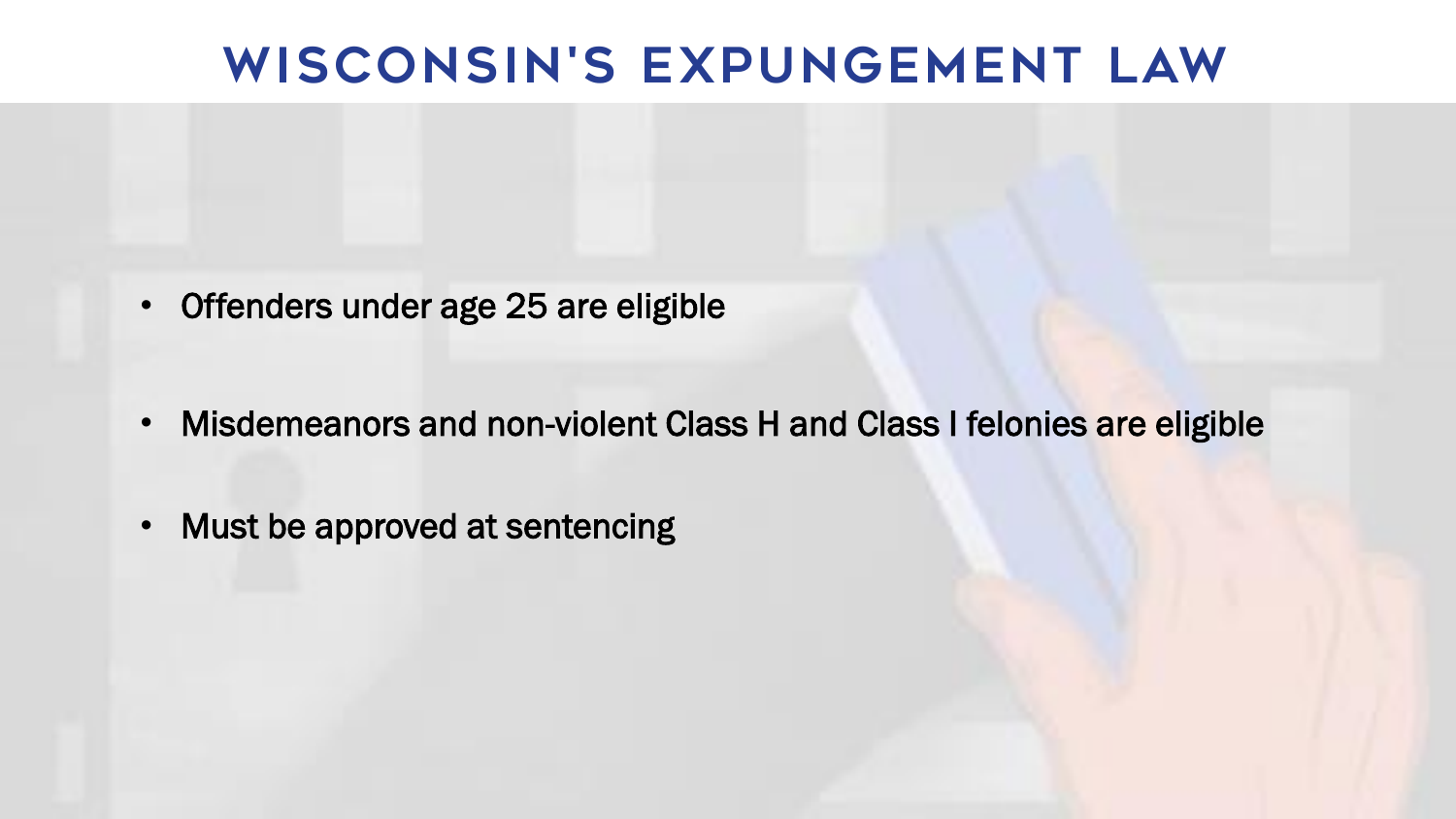#### UNCOMMON FEATURES OF WI'S LAW

- Only state where approval must be made at sentencing
- One of a few states where eligibility is restricted only to young adults
- One of a few states with no provision for non-convictions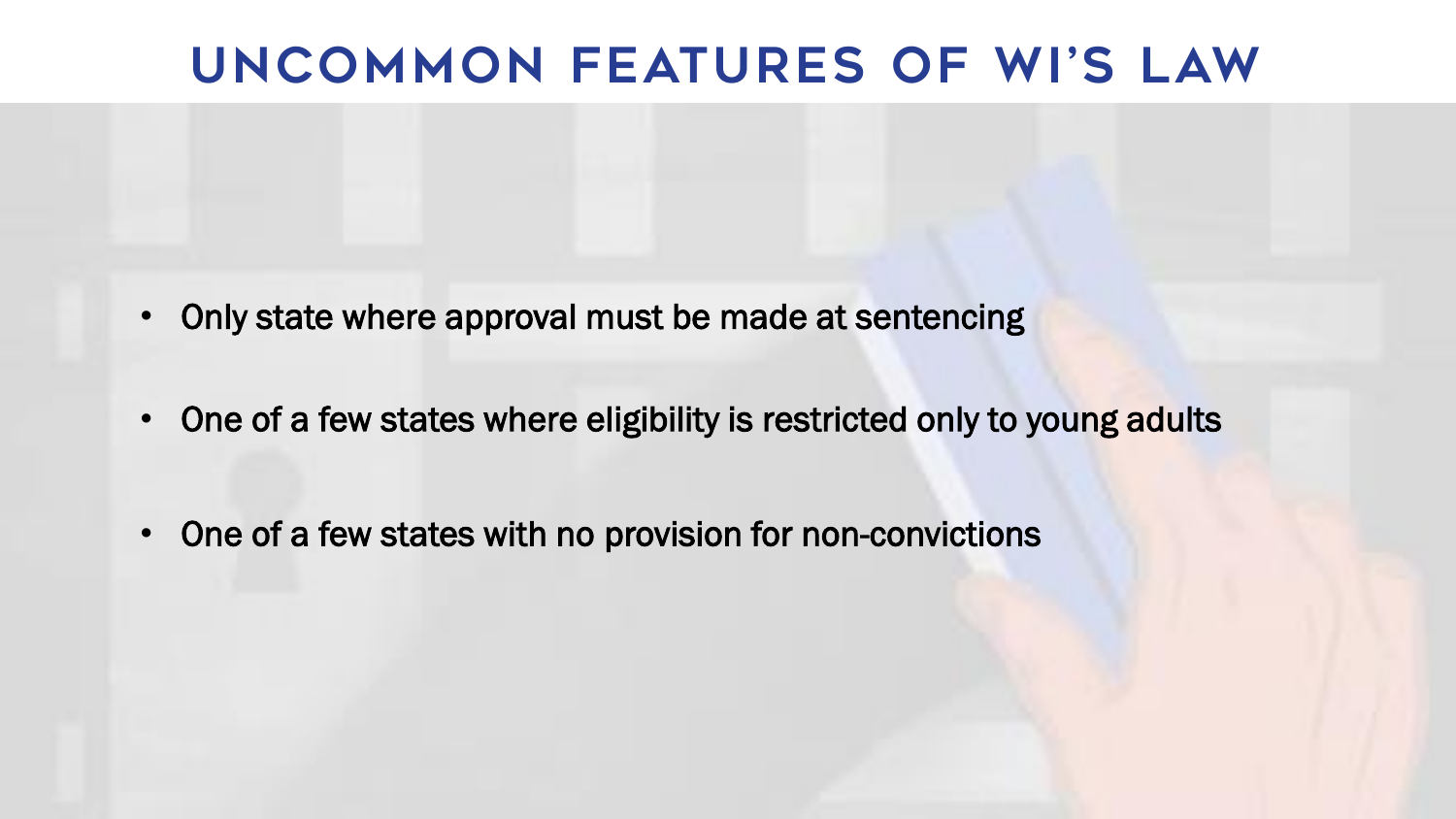#### EXPUNGEMENT & RECORD SEALING

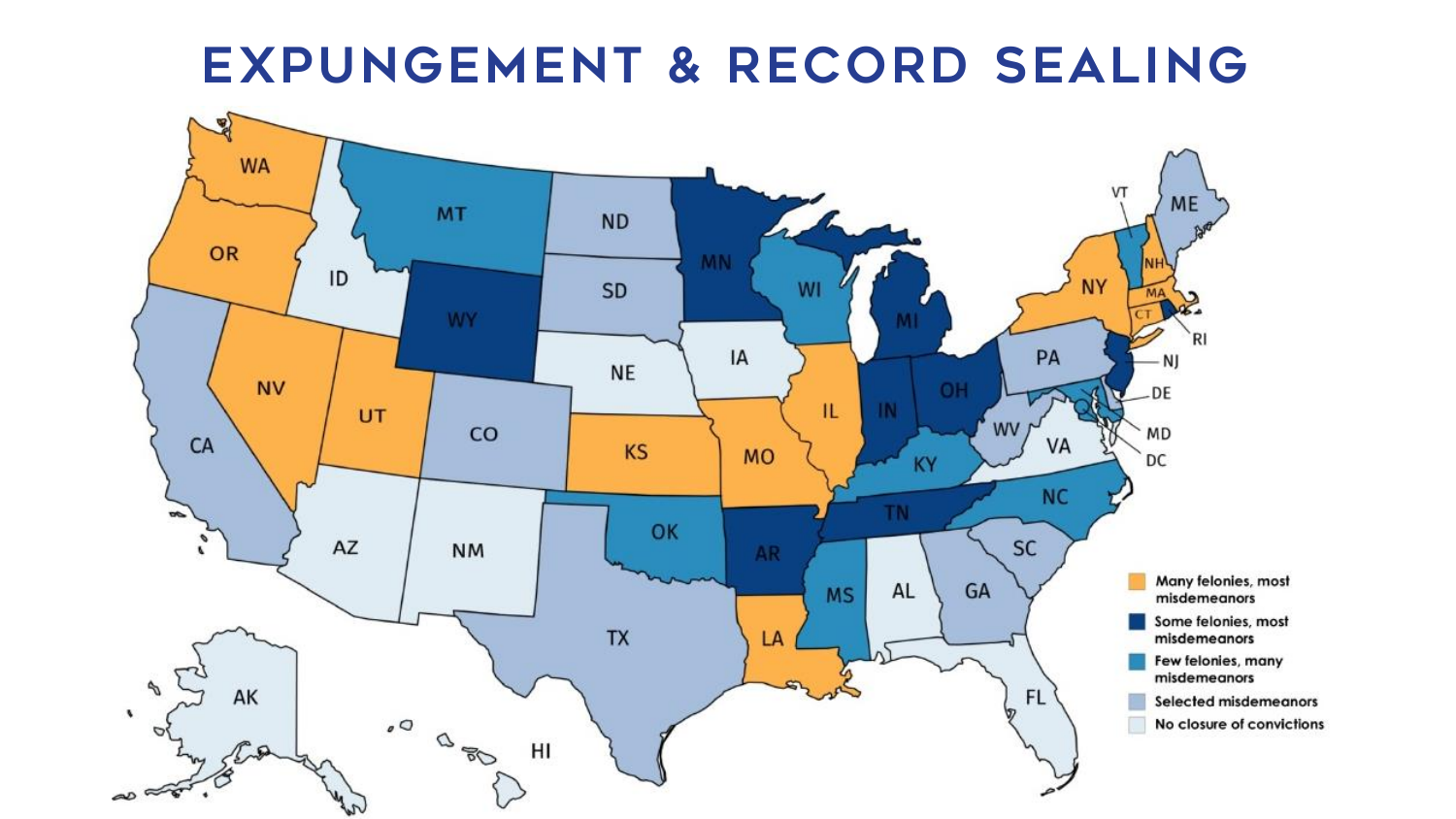# surrounding states

|                  | <b>Adult Cases</b>                                                                                                                                                                                                             | <b>More or Less</b><br><b>Restrictive than WI?</b> |
|------------------|--------------------------------------------------------------------------------------------------------------------------------------------------------------------------------------------------------------------------------|----------------------------------------------------|
| lowa             | Expungement only allowed for non-convictions.                                                                                                                                                                                  | <b>More</b>                                        |
| <b>Illinois</b>  | All misdemeanors, most felonies, and all non-convictions are<br>eligible for expungement regardless of offender age.                                                                                                           | Less                                               |
| Indiana          | All misdemeanors, most felonies, and all non-convictions are<br>eligible for expungement regardless of offender age.                                                                                                           | Less                                               |
| <b>Michigan</b>  | Individuals can seal up to one felony and two misdemeanor<br>convictions in their lifetime regardless of age at time of<br>offense. Most felony convictions are eligible. Non-convictions<br>for first offenses also eligible. | Less                                               |
| <b>Minnesota</b> | All misdemeanors, many non-violent felonies, and all non-<br>convictions are eligible for expungement regardless of offender<br>age.                                                                                           | Less                                               |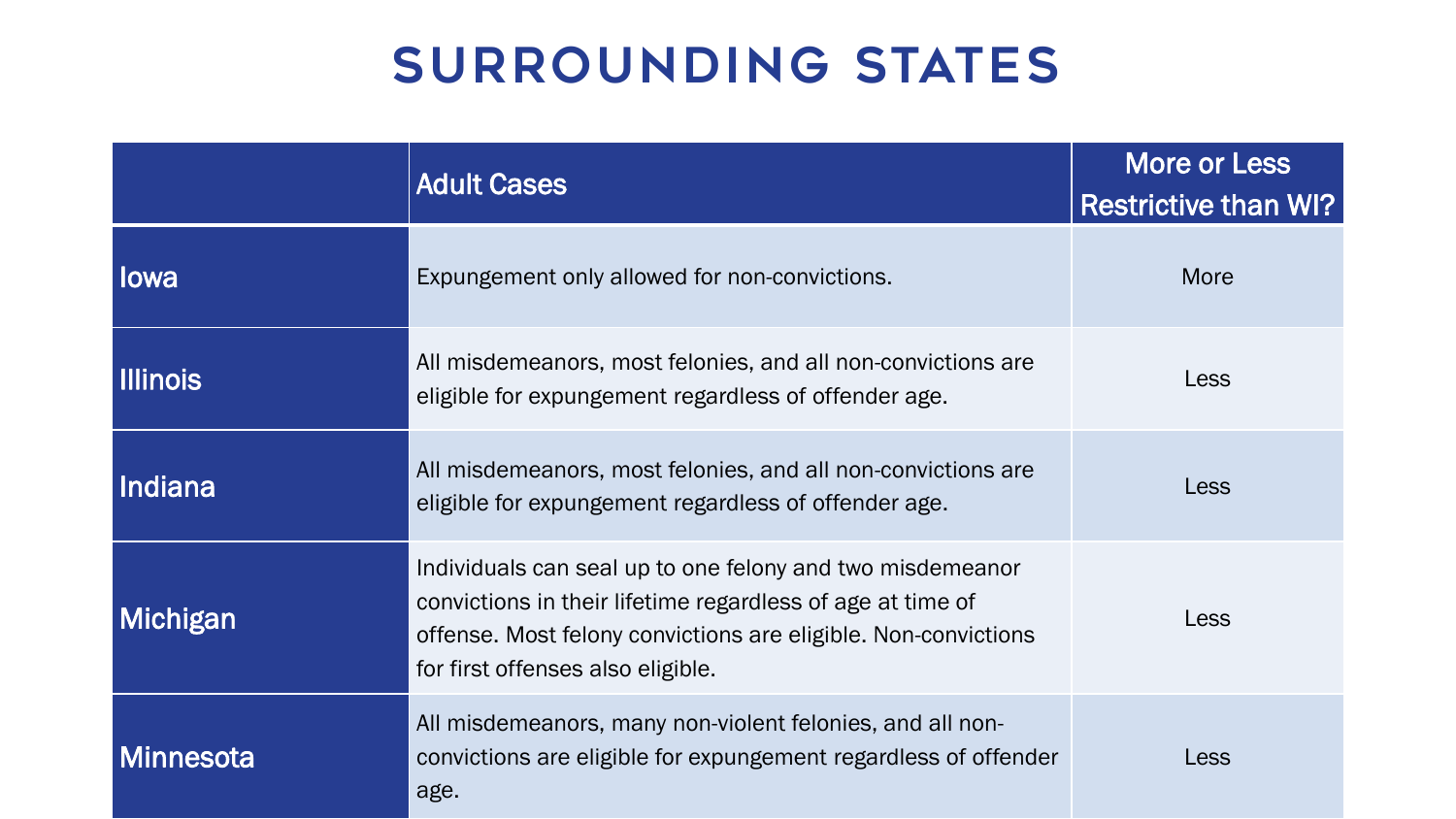## Other Expungement issues

- Ambiguity in statute appears to have resulted in lack of uniformity in its application
- Wisconsin Department of Justice also maintains online criminal history database
- Lack of awareness of expungement eligibility among exoffenders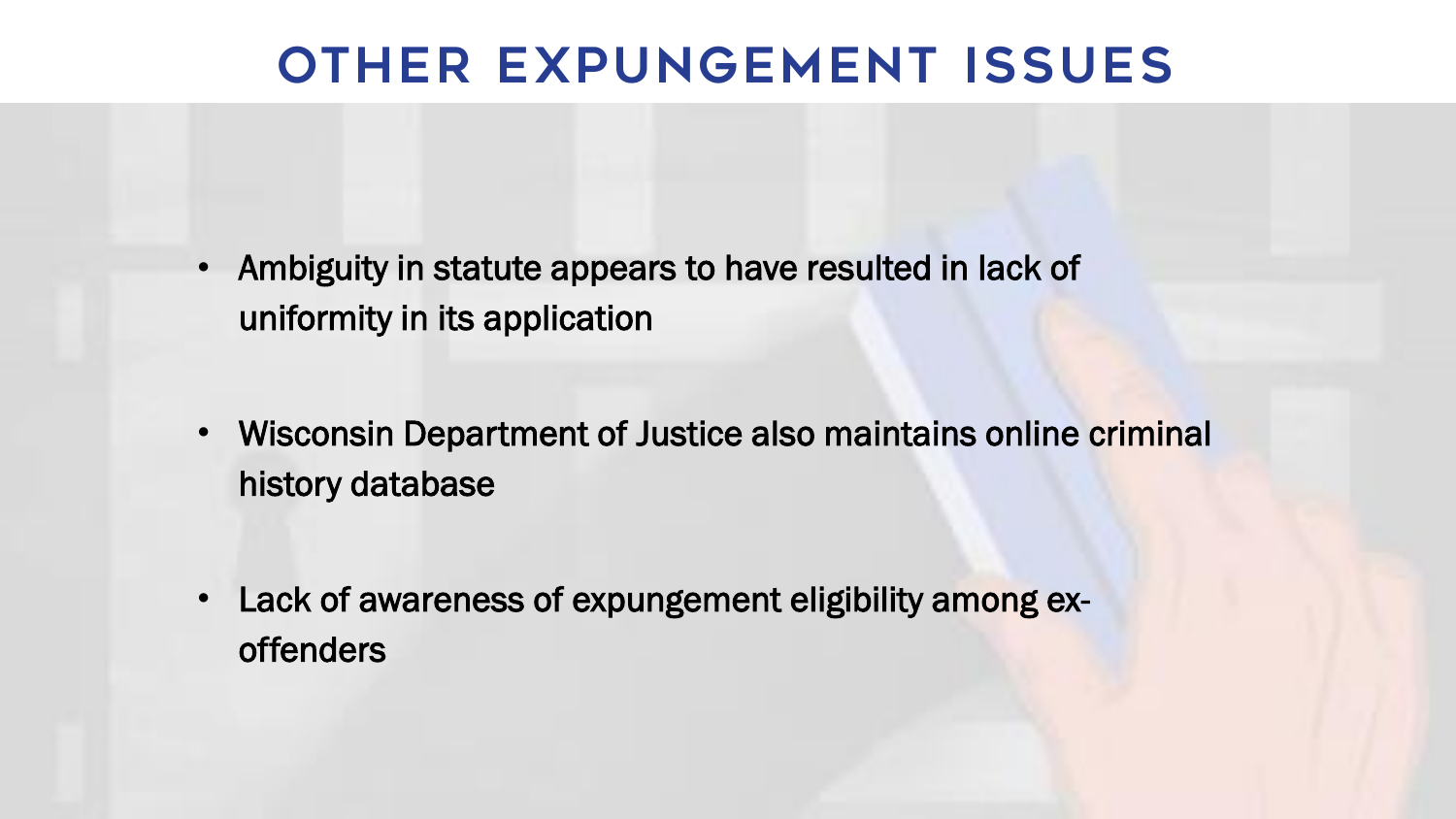## Other Related issues

Criminal records also can affect access to:

- o Professional licenses
- o Small business loans and grants
- o Financial aid for higher education
- o Housing assistance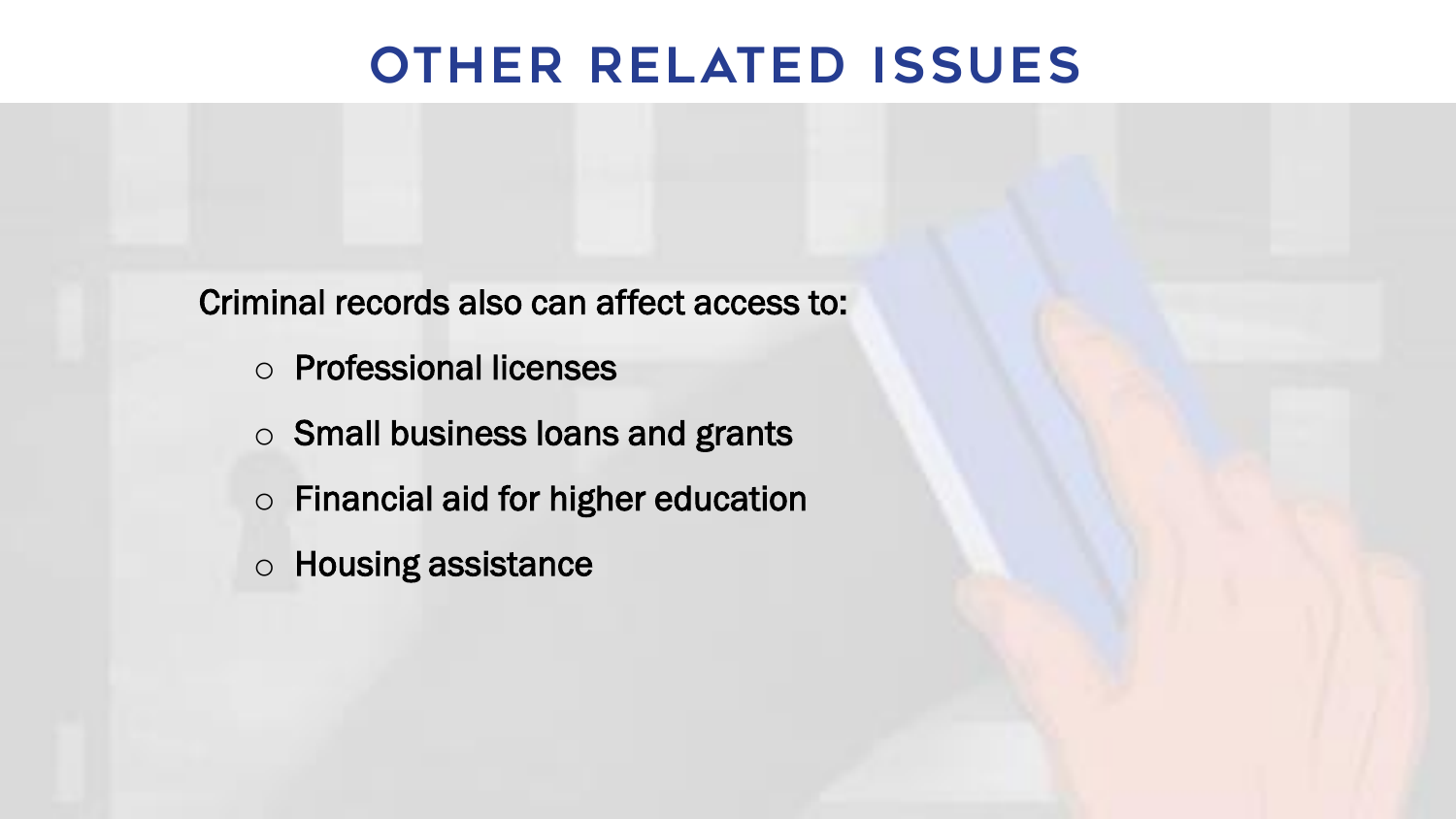#### Most Severe charge in MKE County cases 2006-2017

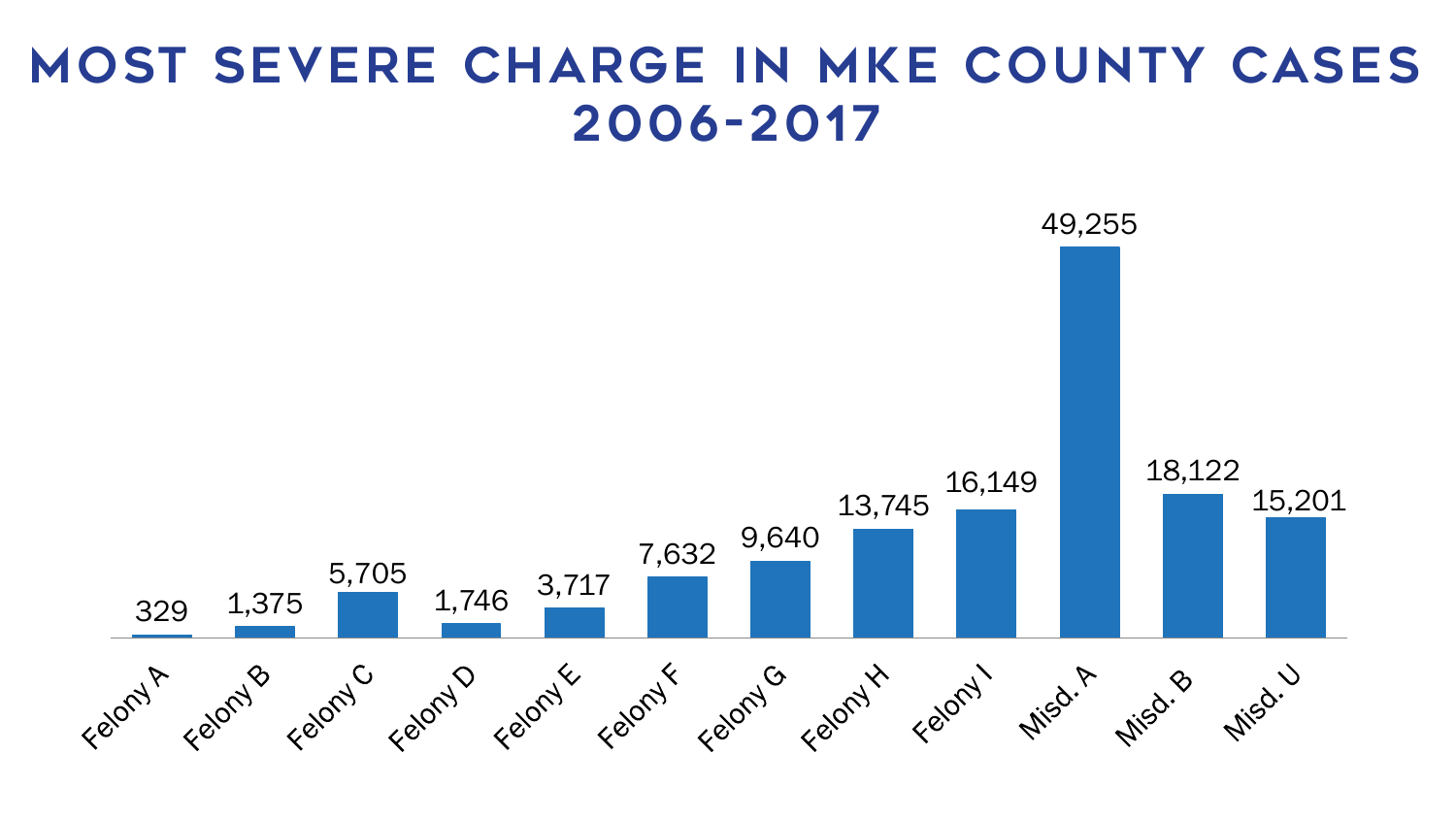#### Offender Age in MKE County cases 2006-2017

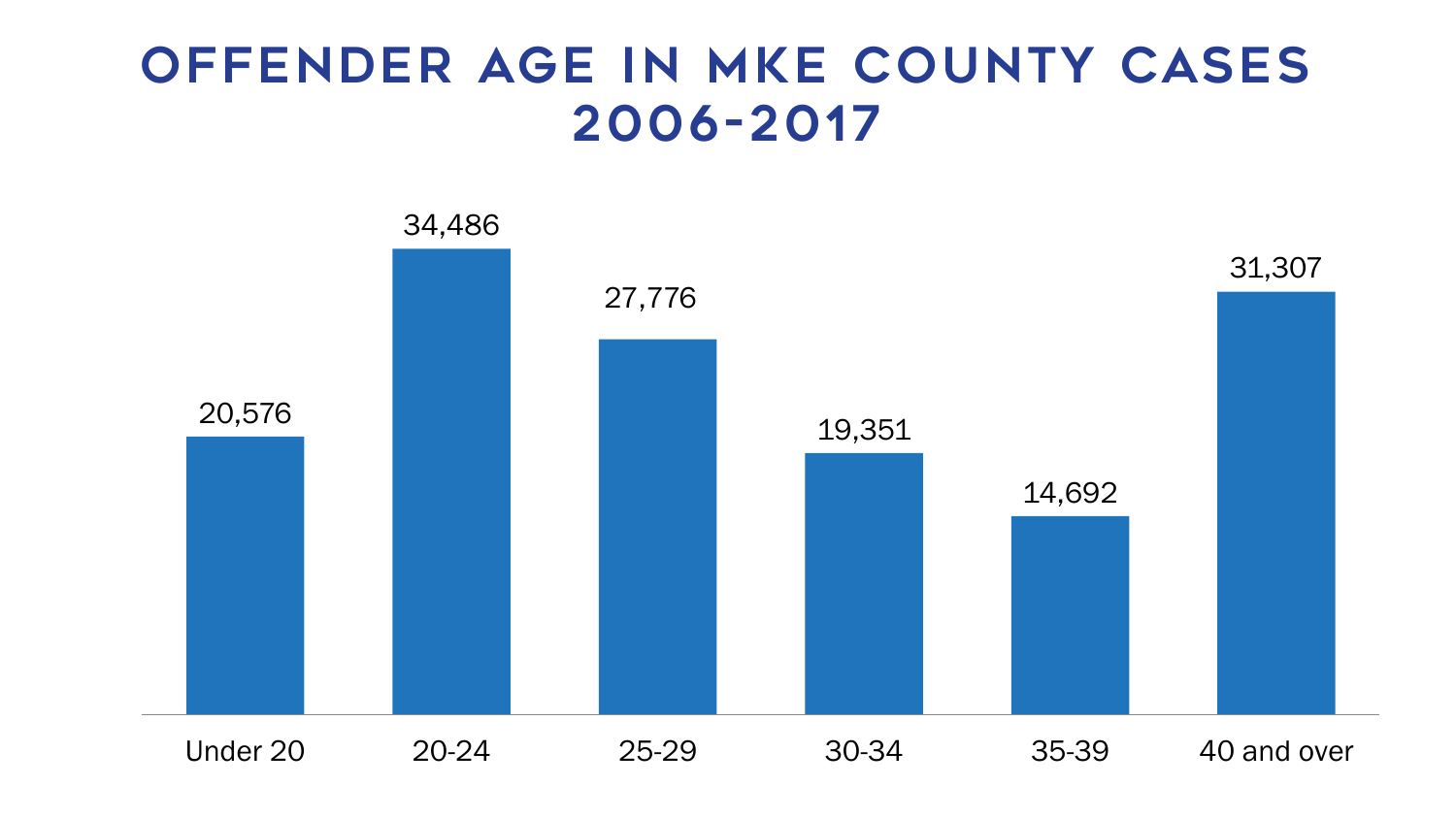## Offender race in MKE County cases 2006-2017



 $\blacksquare$ % of total cases  $\blacksquare$ % of county population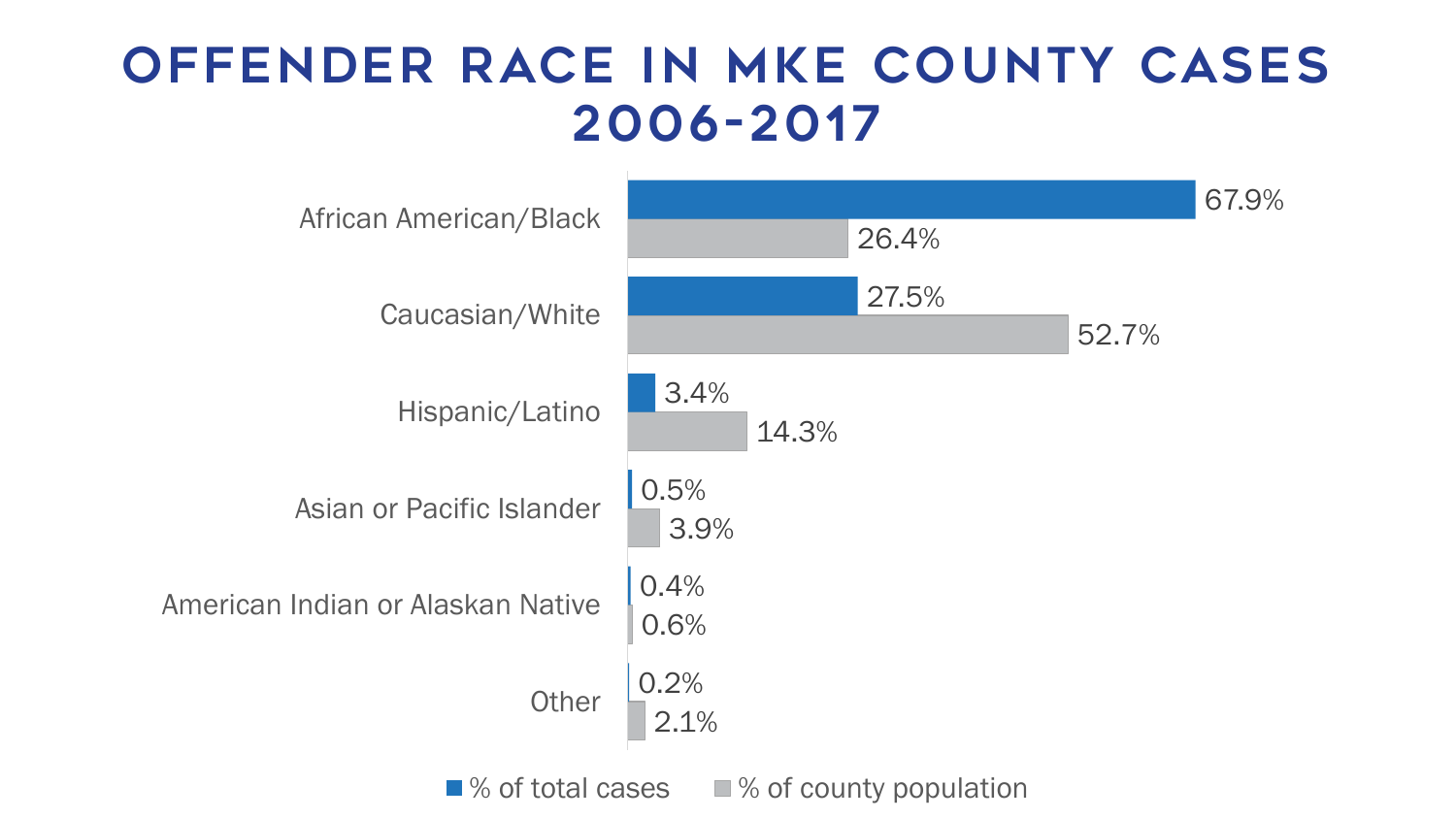#### **OPTION 1:**

## ALLOW DECISION-MAKING AFTER SENTENCE COMPLETION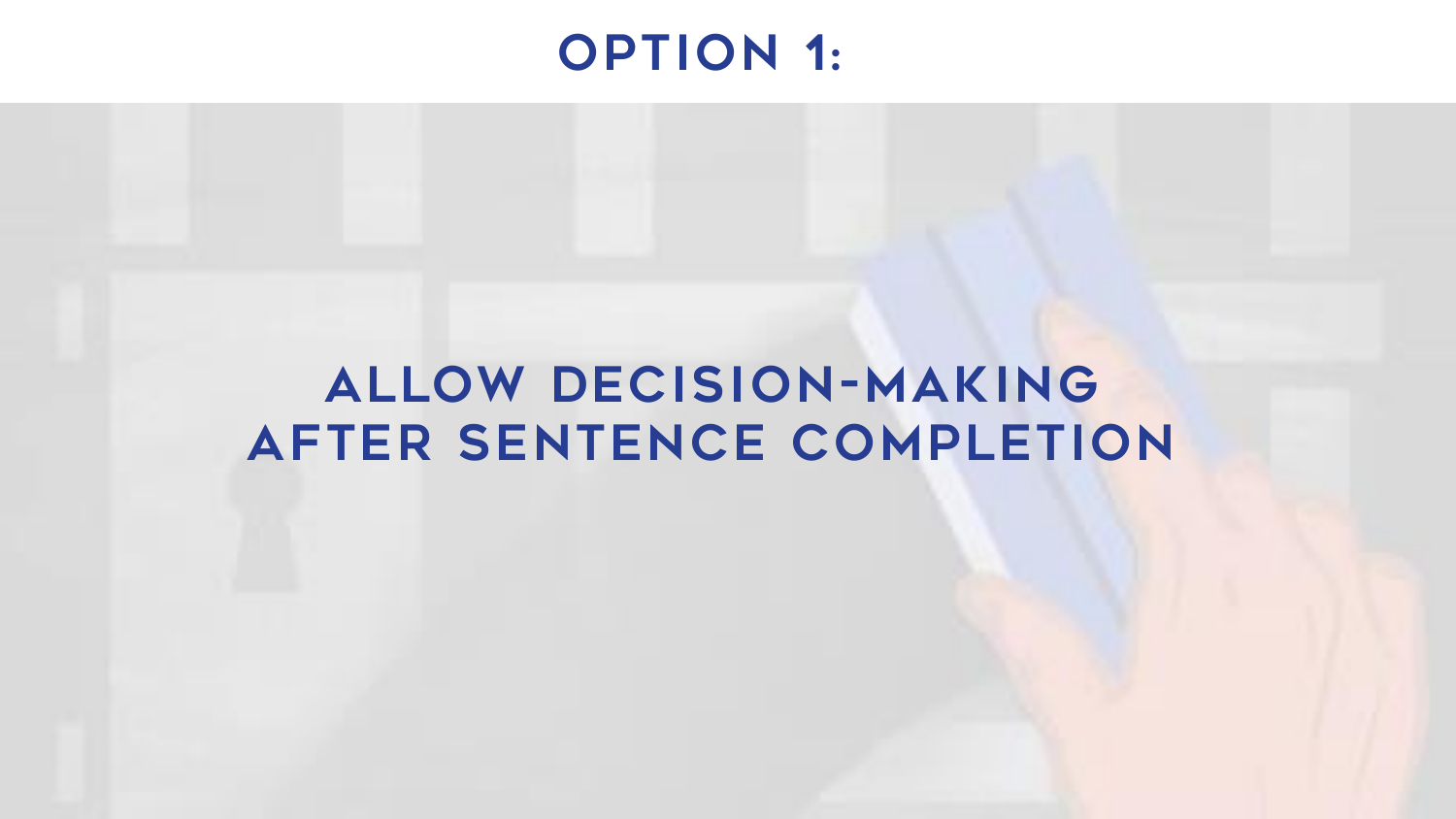# **OPTION 2:** PERMIT EXPUNGEMENT FOR CLOSED CASES

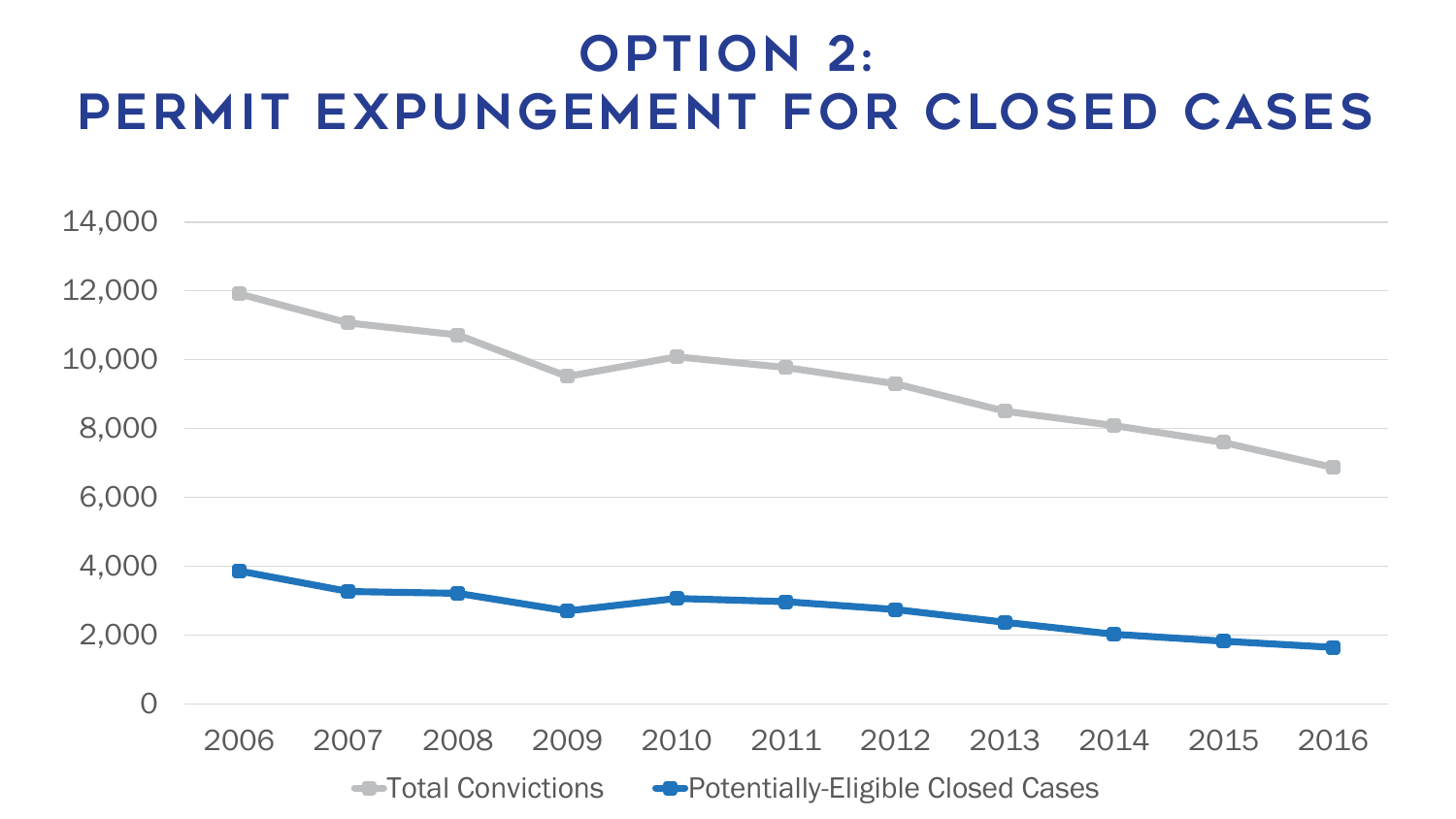## **OPTION 3:** ALLOW NON-CONVICTIONS TO BE EXPUNGED

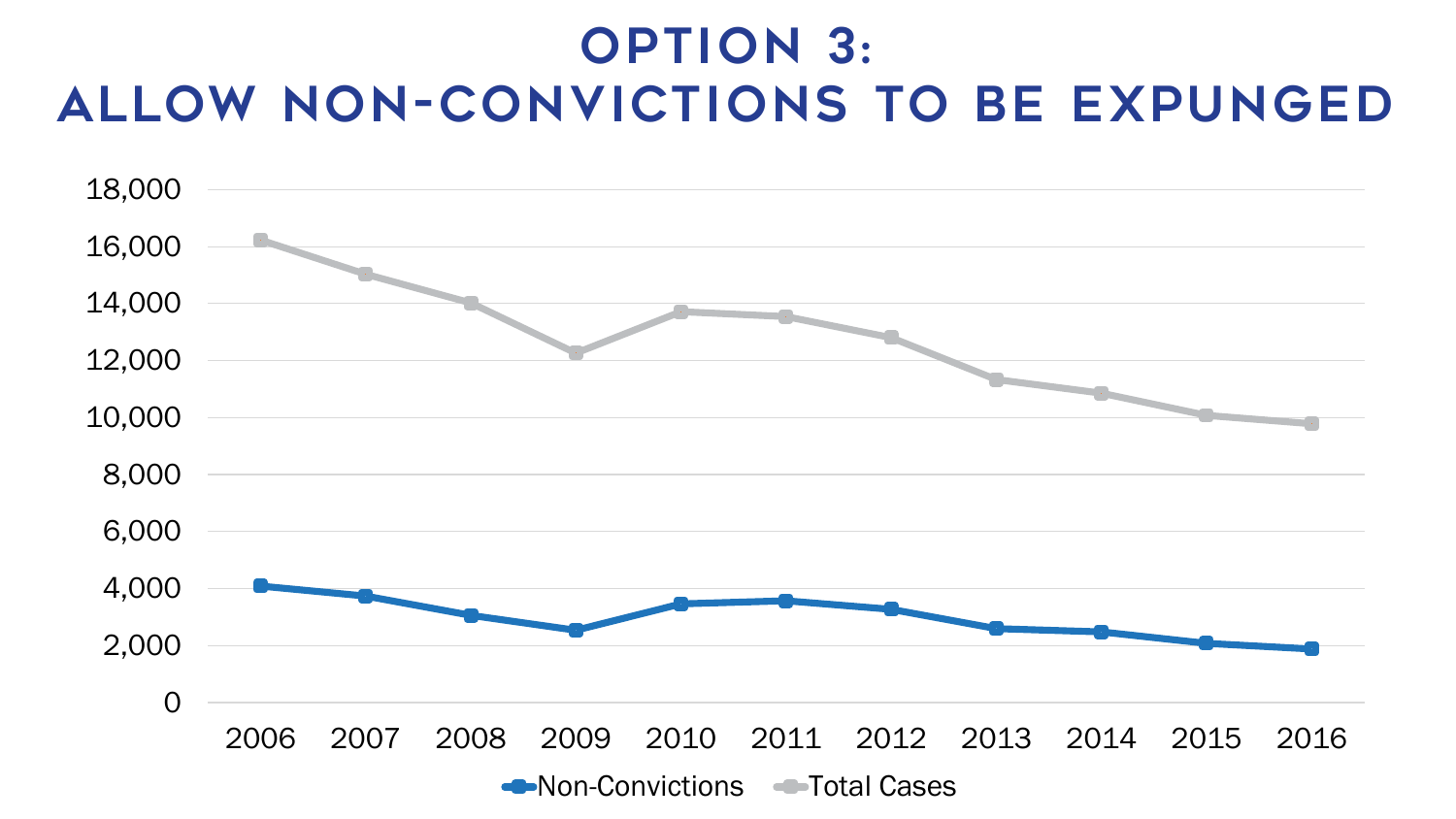## **OPTION 4: REMOVE AGE REQUIREMENT**

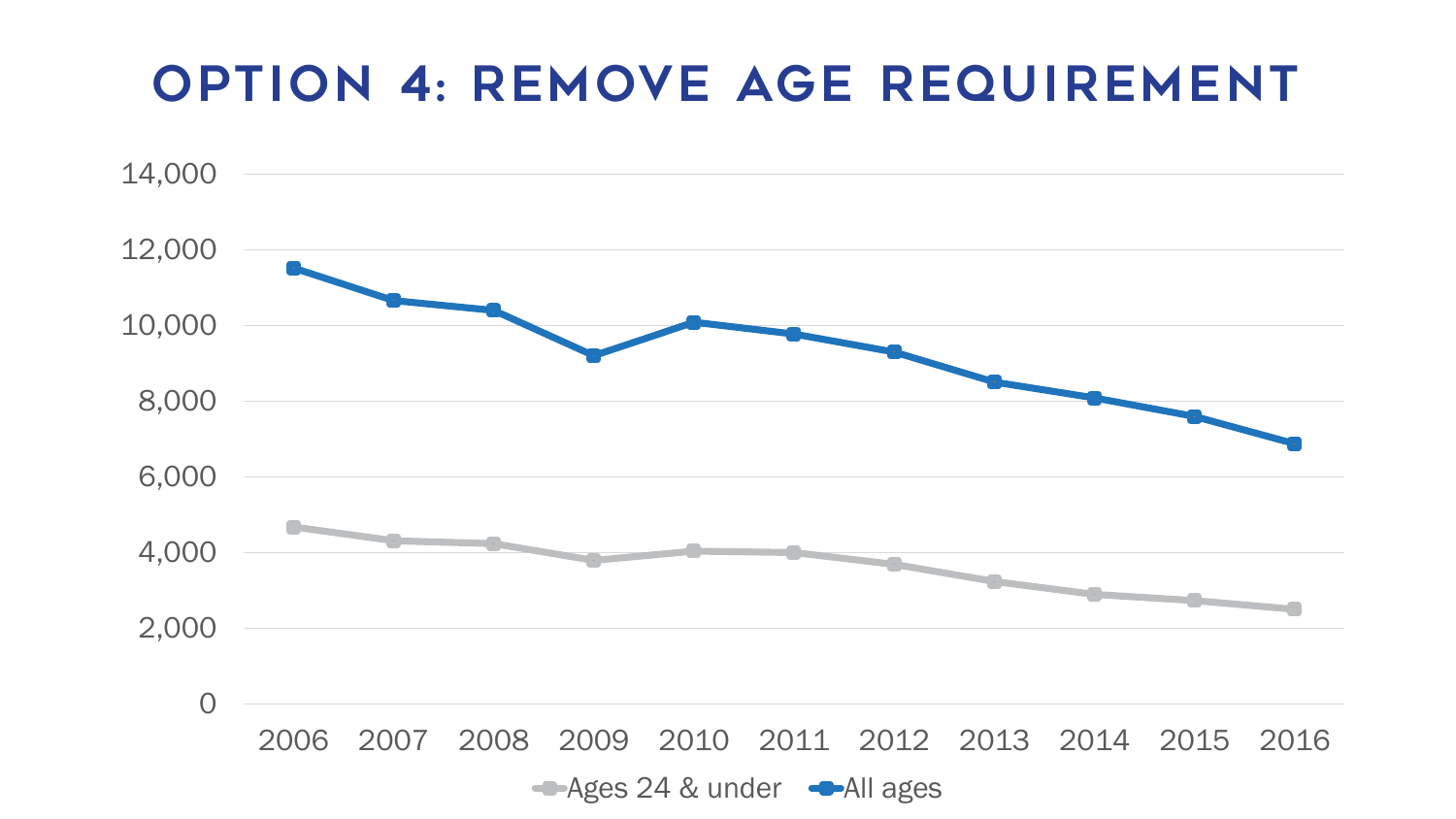# **OPTION 5:** PERMIT EXPUNGEMENT OF MORE FELONIES

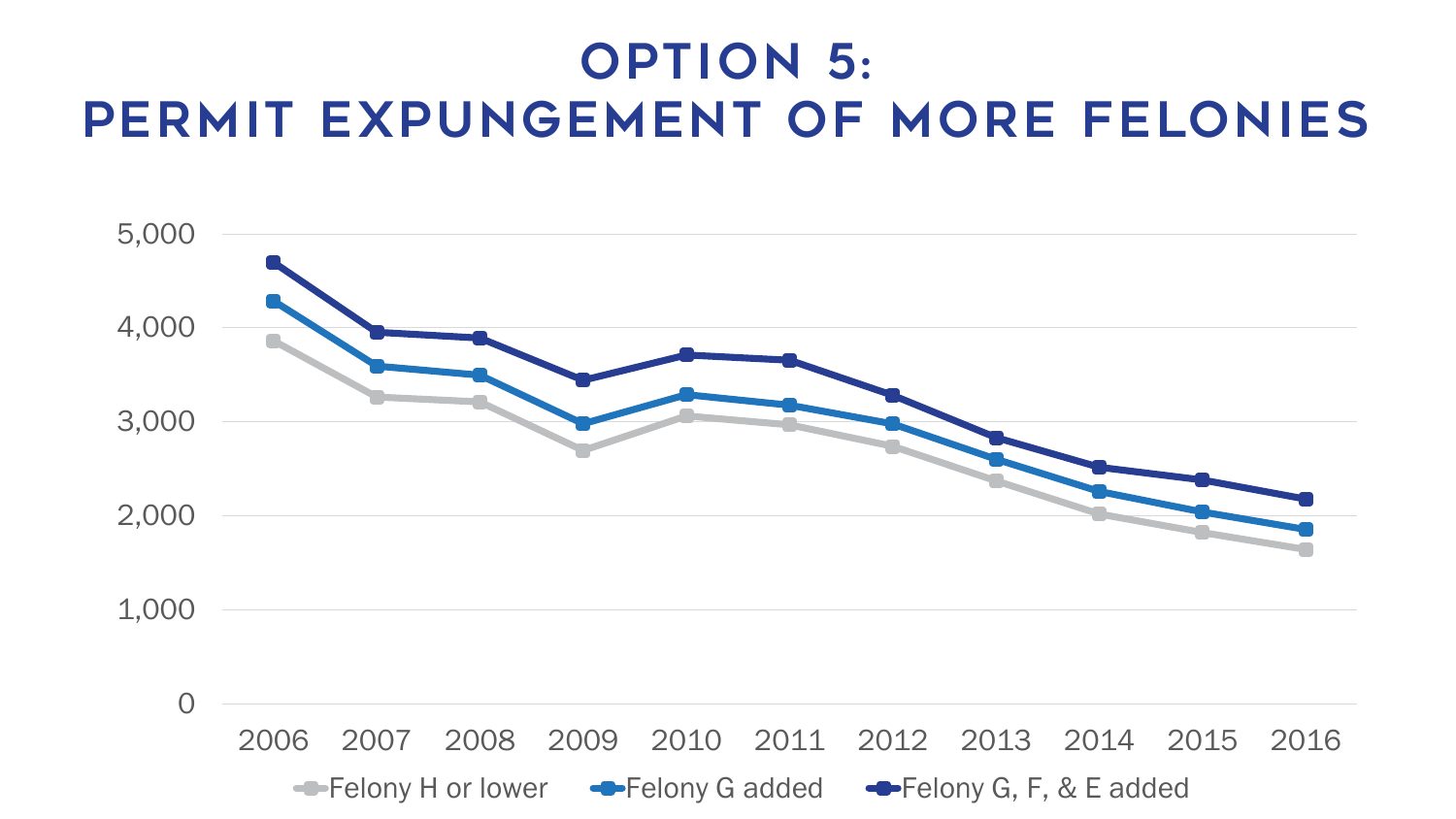## RELATIVE IMPACT OF CHANGES ON CASES 2006-2017

 $\blacksquare$  Closed cases allowed  $\blacksquare$  Additional cases

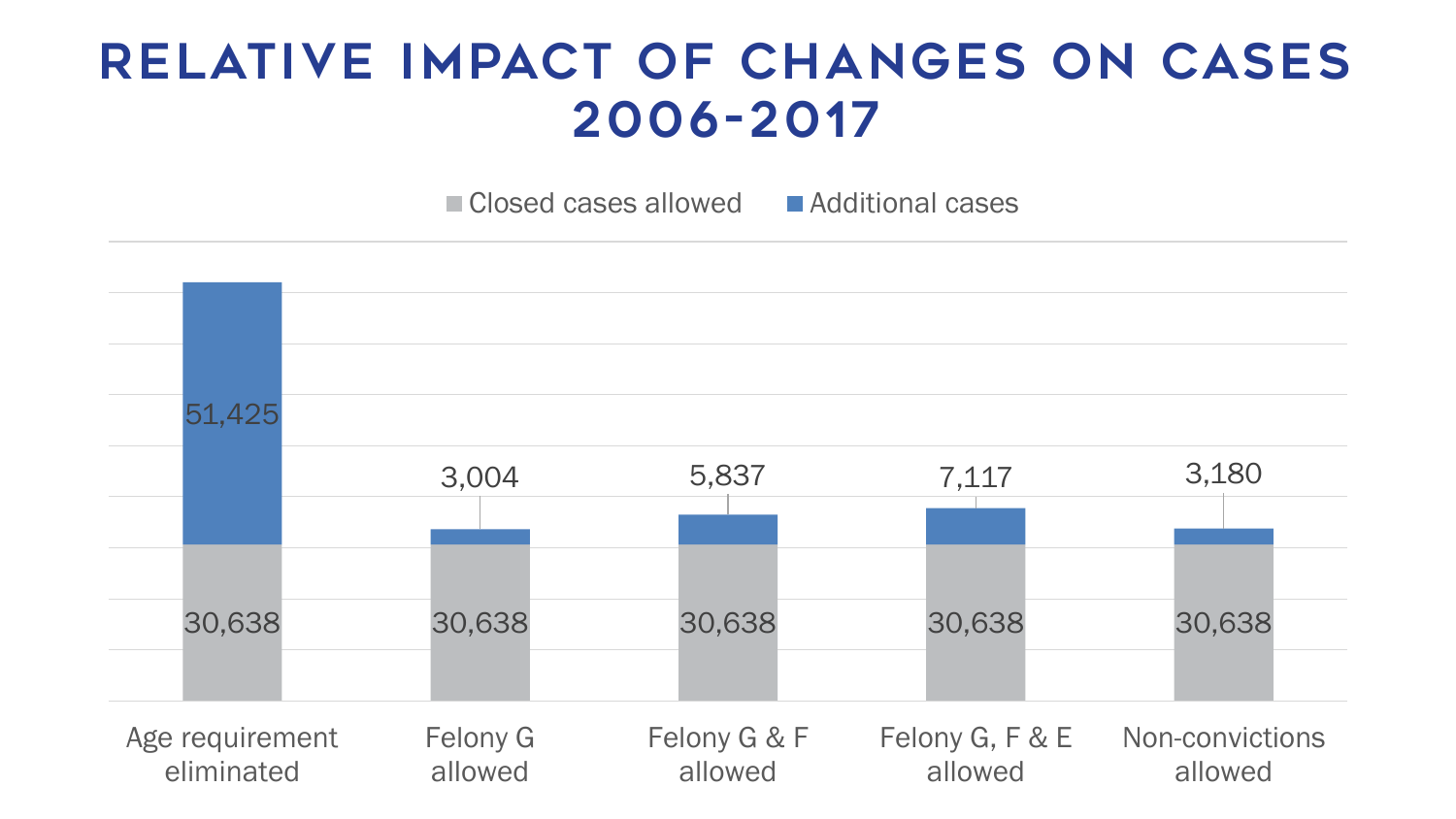# PROJECTED ADDITIONAL MKE COUNTY CASES THAT COULD BECOME ELIGIBLE IN 2019



eliminated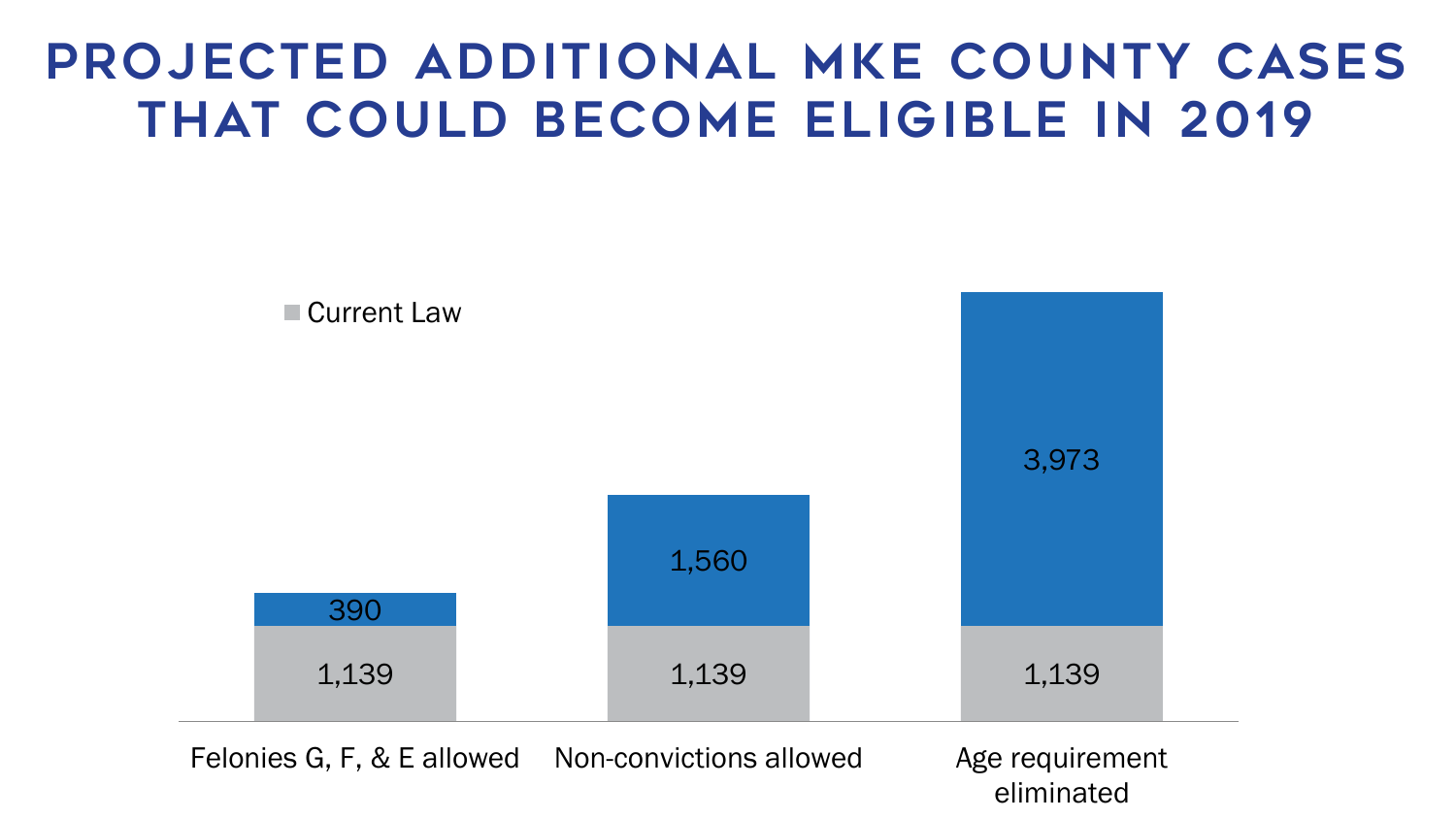## Indiv iduals by number of cases N=573

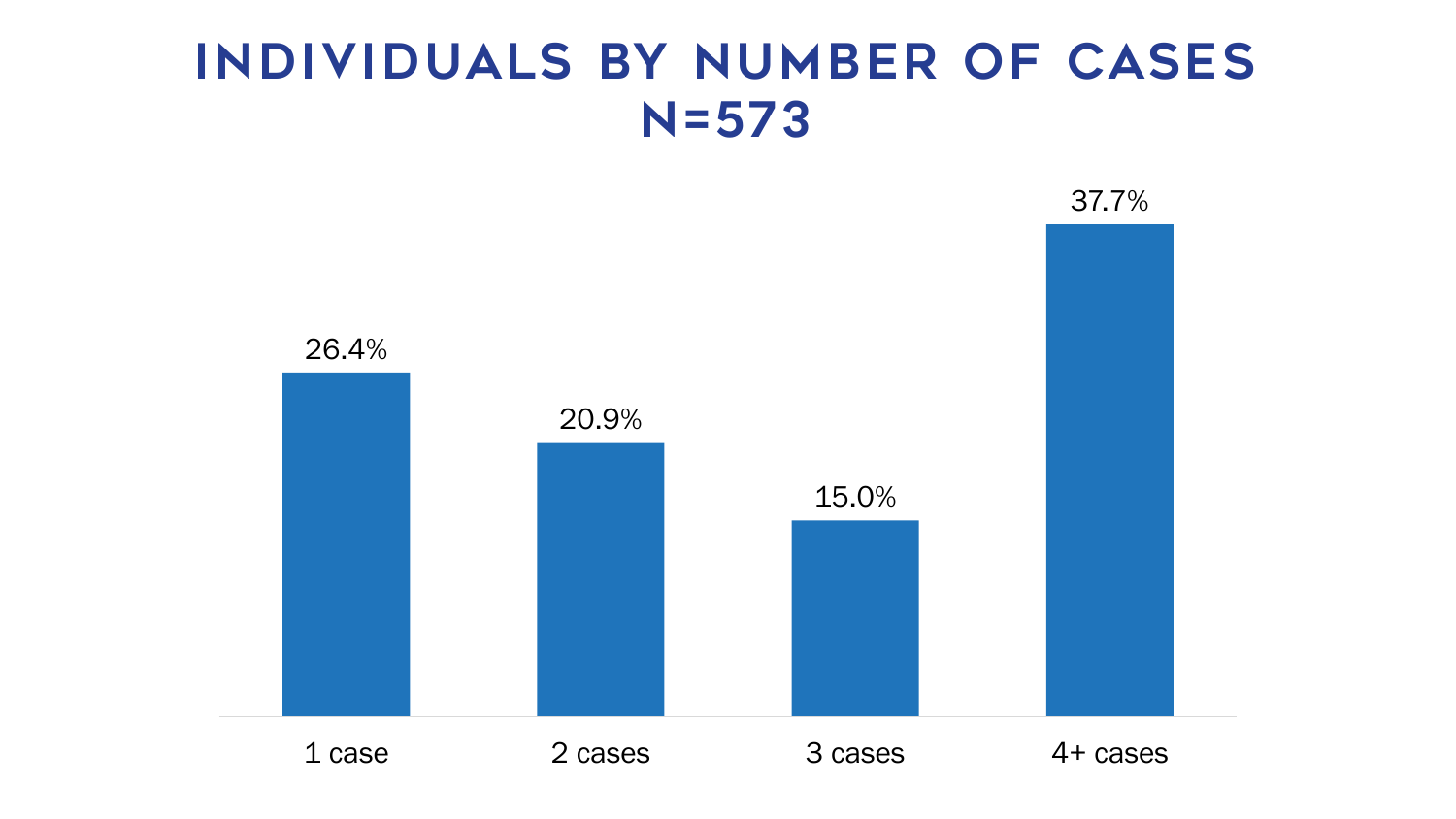## INDIVIDUALS BY SEVERITY OF CONVICTIONS  $N = 573$

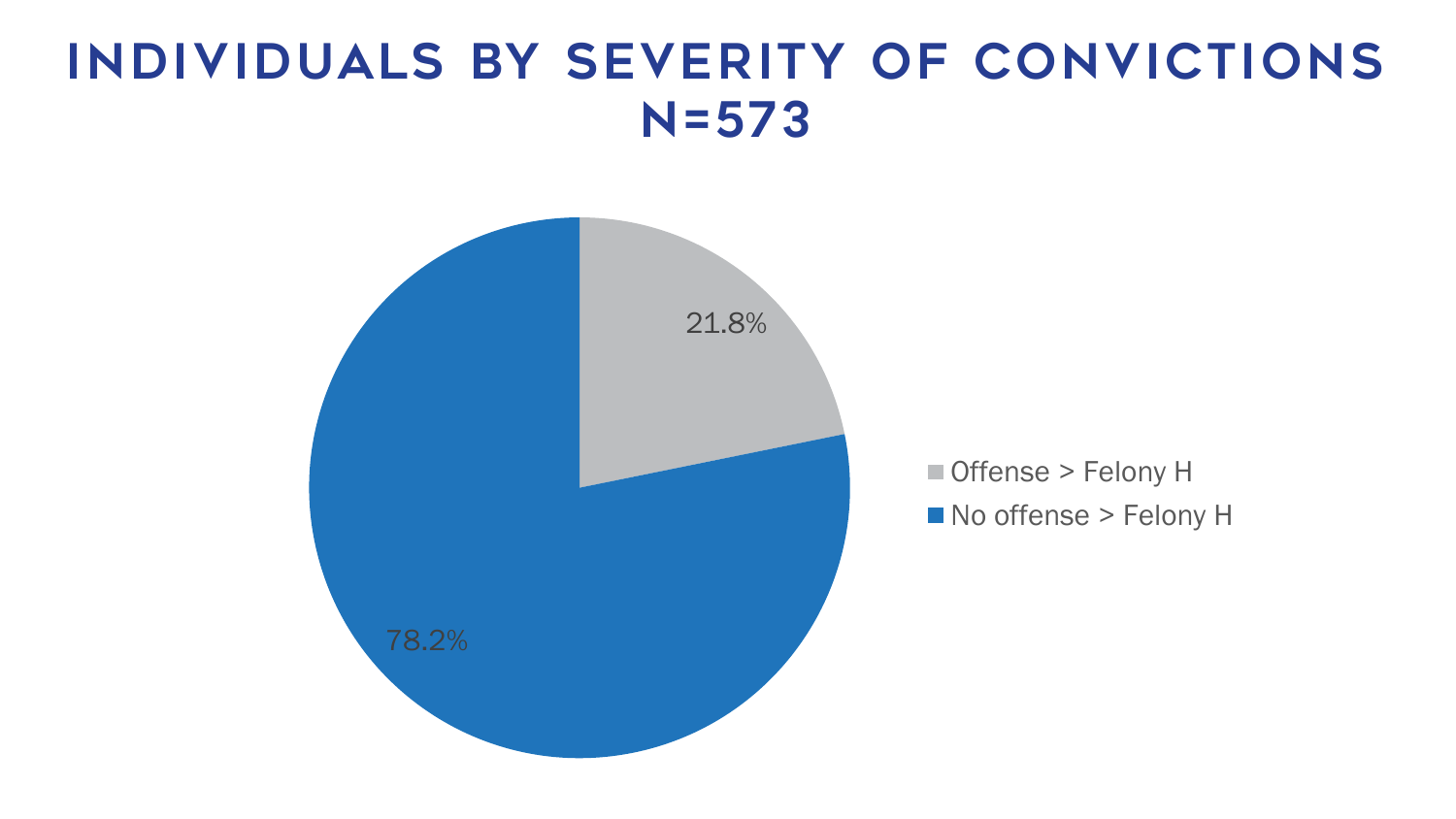## POTENTIAL IMPACTS ON CRIMINAL JUSTICE **SYSTEM**

- Clerks of courts offices
- Court system
- D.A. offices
- Public defender's offices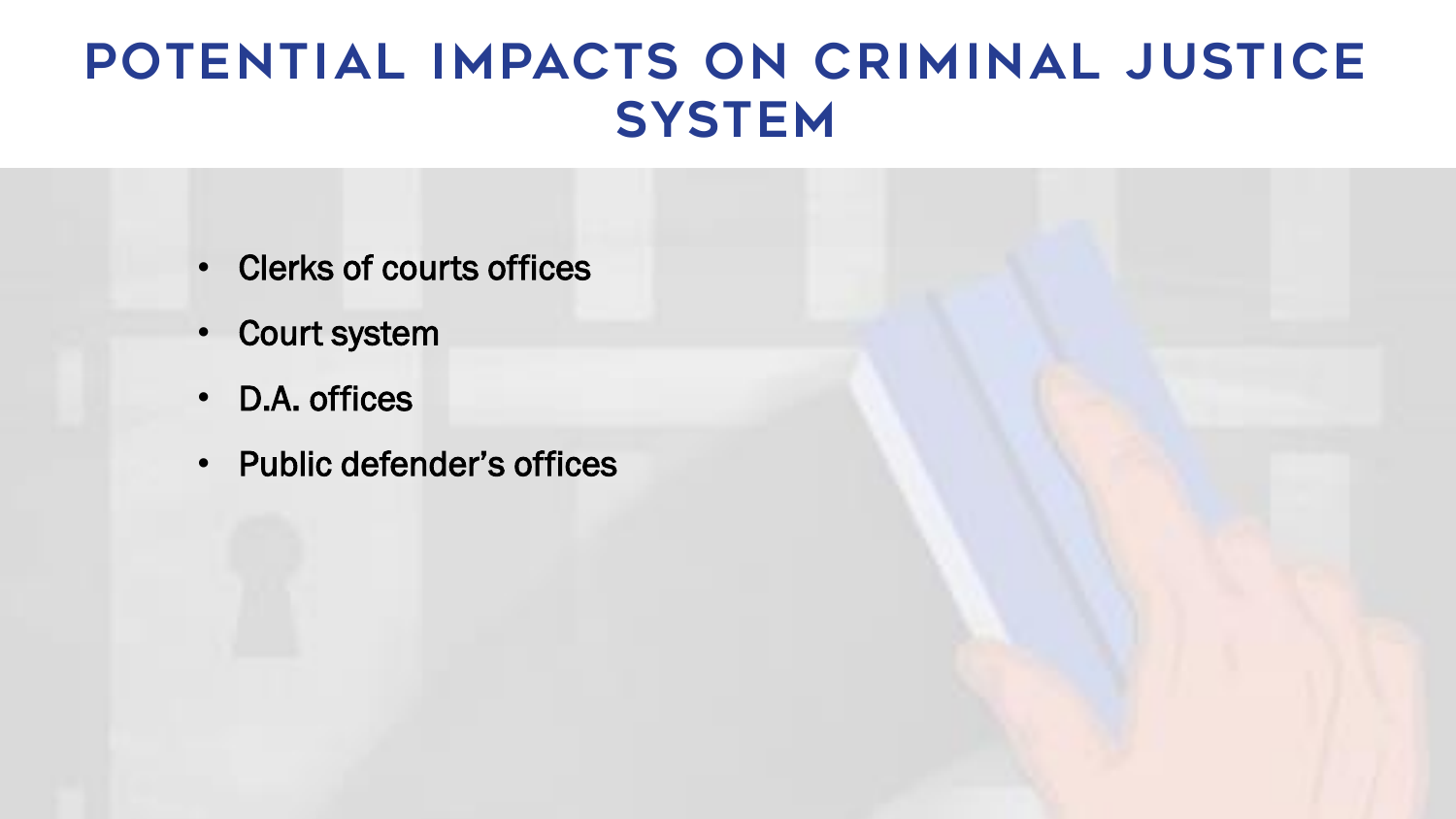## RECENT ACTION AT THE STATE CAPITOL

- Senate approved 2017 Senate Bill 53 by a 30-2 margin
- Assembly committee approved 2017 Assembly Bill 331; full Assembly approved Senate Bill 53 by a 95-0 margin and sent it back to Senate with Assembly Bill 331 attached
- Senate took no further action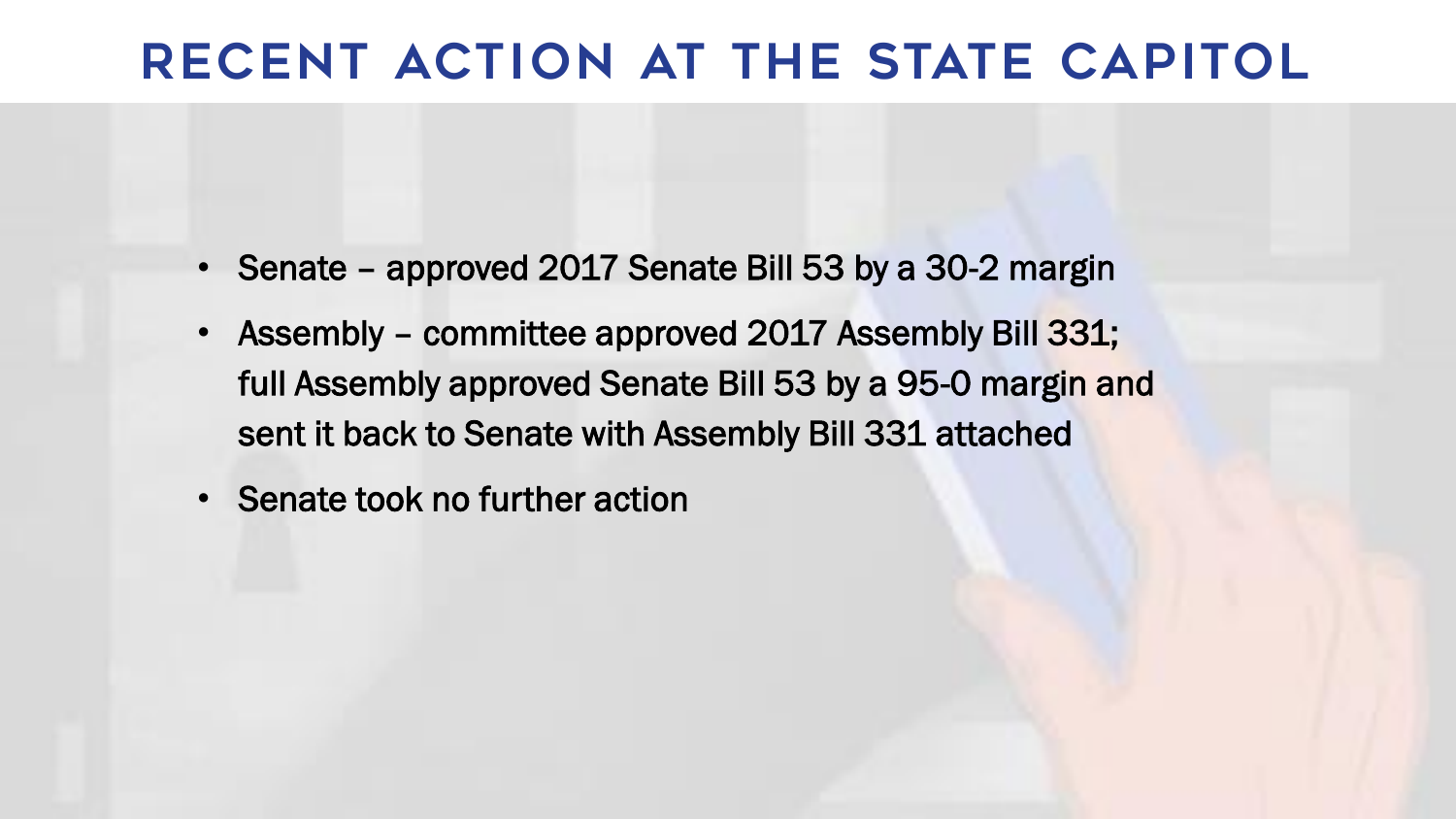

P.O. BOX 8952 • MADISON. WI 53708

**FOR IMMEDIATE RELEASE** June 7, 2018 Contact: Rep. David Steffen, 608.266.5840 & Rep. Evan Goyke, 608.266.0645

#### Rep. Steffen & Rep. Goyke to Reintroduce Expungement **Reform Legislation**

Non-Partisan Wisconsin Policy Forum Report Validates Need for Wisconsin Expungement Law Reform to Help Citizens and Strengthen Wisconsin's Workforce

MADISON – This week the non-partisan Wisconsin Policy Forum released a report, A Fresh Start: Wisconsin's Atypical Expungement Law and Options for Reform, highlighting the need for reform to Wisconsin's current expungement law. The report follows on bi-partisan legislation introduced this session by Rep. David Steffen (R-Green Bay) and Rep. Evan Goyke (D-Milwaukee) that provides comprehensive reform to Wisconsin's outdated and inconsistent expungement law. Assembly Bill 331, introduced last May, lays the groundwork legislatively for many of the policy recommendations found within the report.

Rep. Steffen and Rep. Goyke thank the Wisconsin Policy Forum for publishing this important report.